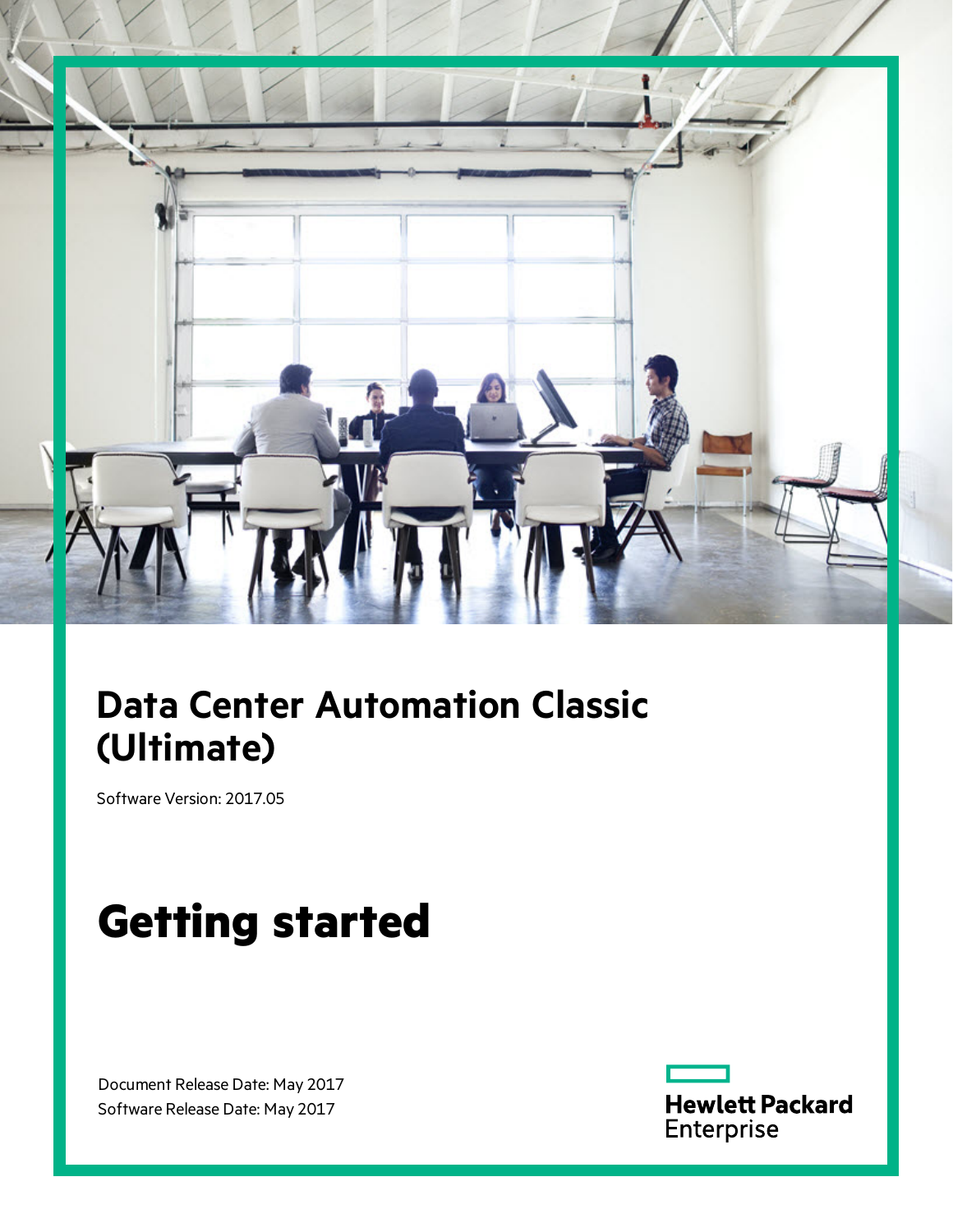#### Legal Notices

#### Warranty

The only warranties for Hewlett Packard Enterprise Development LP products and services are set forth in the express warranty statements accompanying such products and services. Nothing herein should be construed as constituting an additional warranty. Hewlett Packard Enterprise Development LP shall not be liable for technical or editorial errors or omissions contained herein.

The information contained herein is subject to change without notice.

#### Restricted Rights Legend

Confidential computer software. Valid license from Hewlett Packard Enterprise Development LP required for possession, use or copying. Consistent with FAR 12.211 and 12.212, Commercial Computer Software, Computer Software Documentation, and Technical Data for Commercial Items are licensed to the U.S. Government under vendor's standard commercial license.

#### Copyright Notice

© Copyright 2015 - 2017 Hewlett Packard Enterprise Development LP

#### Trademark Notices

Adobe™ is a trademark of Adobe Systems Incorporated.

Microsoft® and Windows® are U.S. registered trademarks of Microsoft Corporation.

UNIX® is a registered trademark of The Open Group.

This product includes an interface of the 'zlib' general purpose compression library, which is Copyright © 1995-2002 Jean-loup Gailly and Mark Adler.

#### Documentation Updates

To check for recent updates or to verify that you are using the most recent edition of a document, go to: <https://softwaresupport.hpe.com/>.

This site requires that you register for an HPE Passport and to sign in. To register for an HPE Passport ID, click **Register** on the HPE Software Support site or click **Create an Account** on the HPE Passport login page.

You will also receive updated or new editions if you subscribe to the appropriate product support service. Contact your HPE sales representative for details.

#### **Support**

Visit the HPE Software Support site at: <https://softwaresupport.hpe.com/>.

Most of the support areas require that you register as an HPE Passport user and to sign in. Many also require a support contract. To register for an HPE Passport ID, click **Register** on the HPE Support site or click **Create an Account** on the HPE Passport login page.

To find more information about access levels, go to: <https://softwaresupport.hpe.com/web/softwaresupport/access-levels>.

**HPE Software Solutions Now** accesses the HPESW Solution and Integration Portal website. This site enables you to explore HPE Product Solutions to meet your business needs, includes a full list of Integrations between HPE Products, as well as a listing of ITIL Processes. The URL for this website is [https://softwaresupport.hpe.com/km/KM01702731.](https://softwaresupport.hpe.com/km/KM01702731)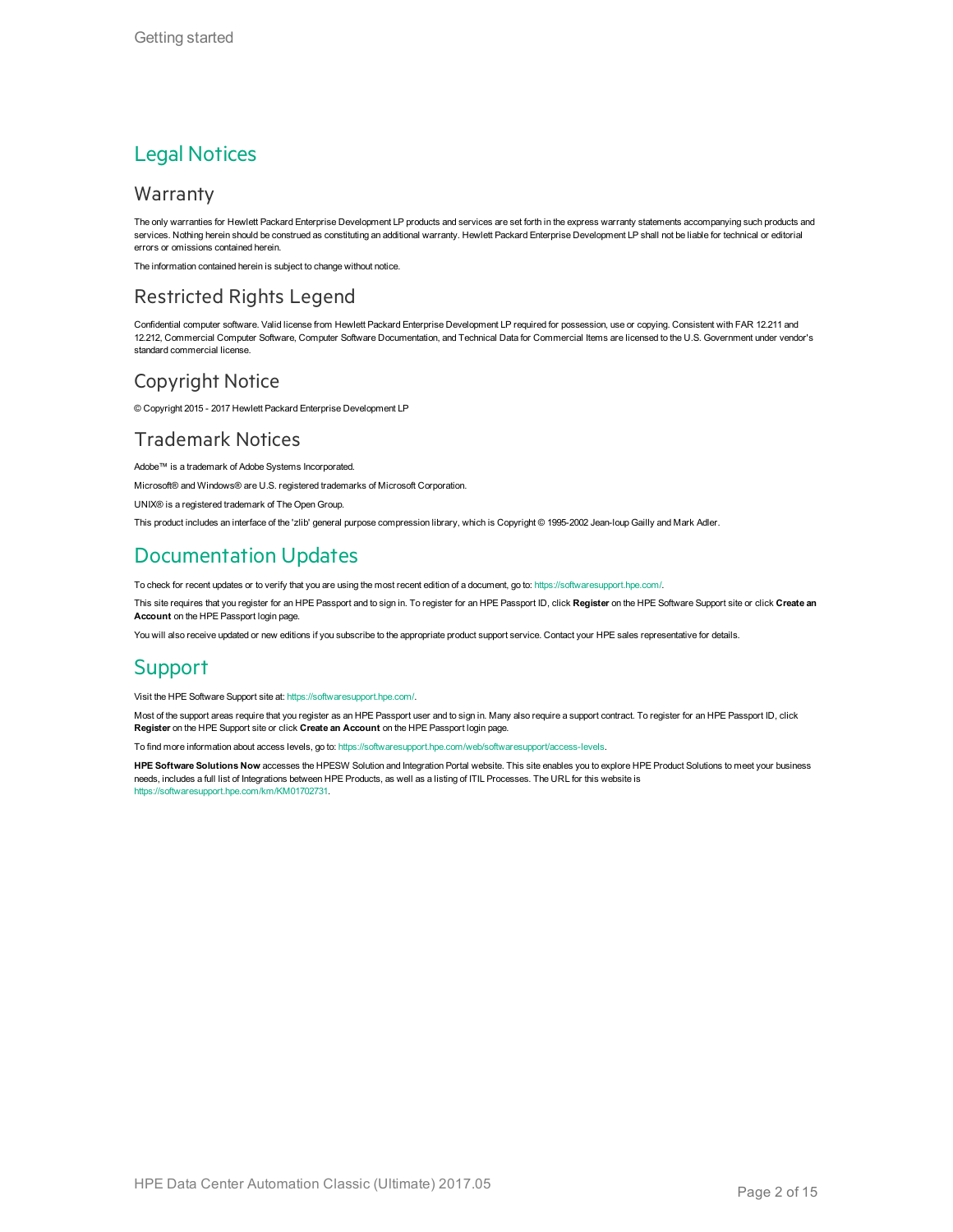## **Contents**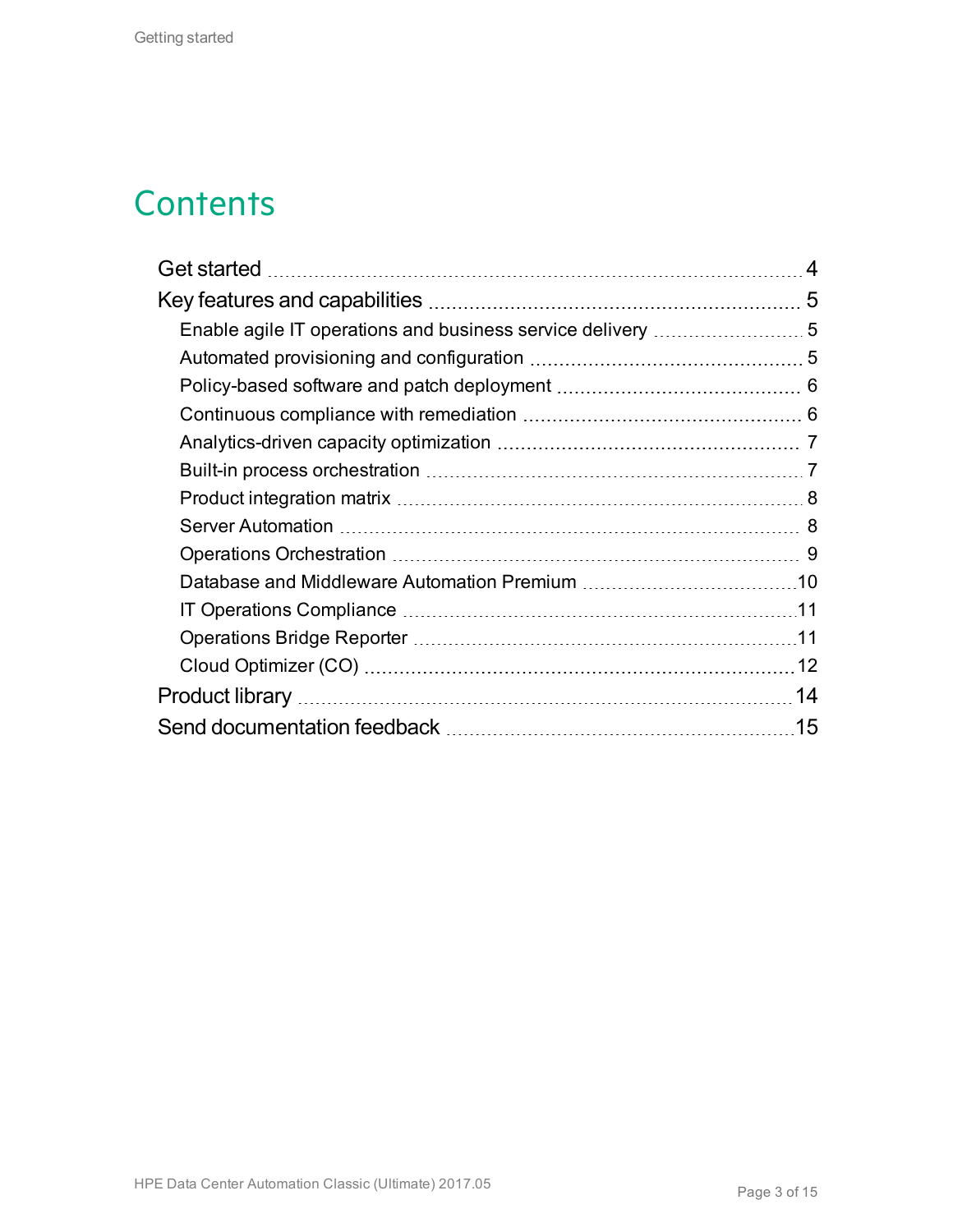# <span id="page-3-0"></span>Get started

The Data Center Automation (DCA) Classic 2017.05 is a complete automation solution for standardizing and automating routine data center operations.

The DCA Classic Ultimate edition is used to manage infrastructure lifecycle management and compliance for IT at Enterprise scale.

This edition helps you to automate activities for data center management including server discovery, provisioning, configuration and virtualization management, software, database and middleware management, patching, audit, compliance and remediation, and infrastructure lifecycle actions across your data center.

It provides tools that automate:

- Critical areas of your data center's server management
- Business service compliance
- IT processes, including provisioning, configuration, compliance, and patching
- Release management for databases and applications services at Enterprise scale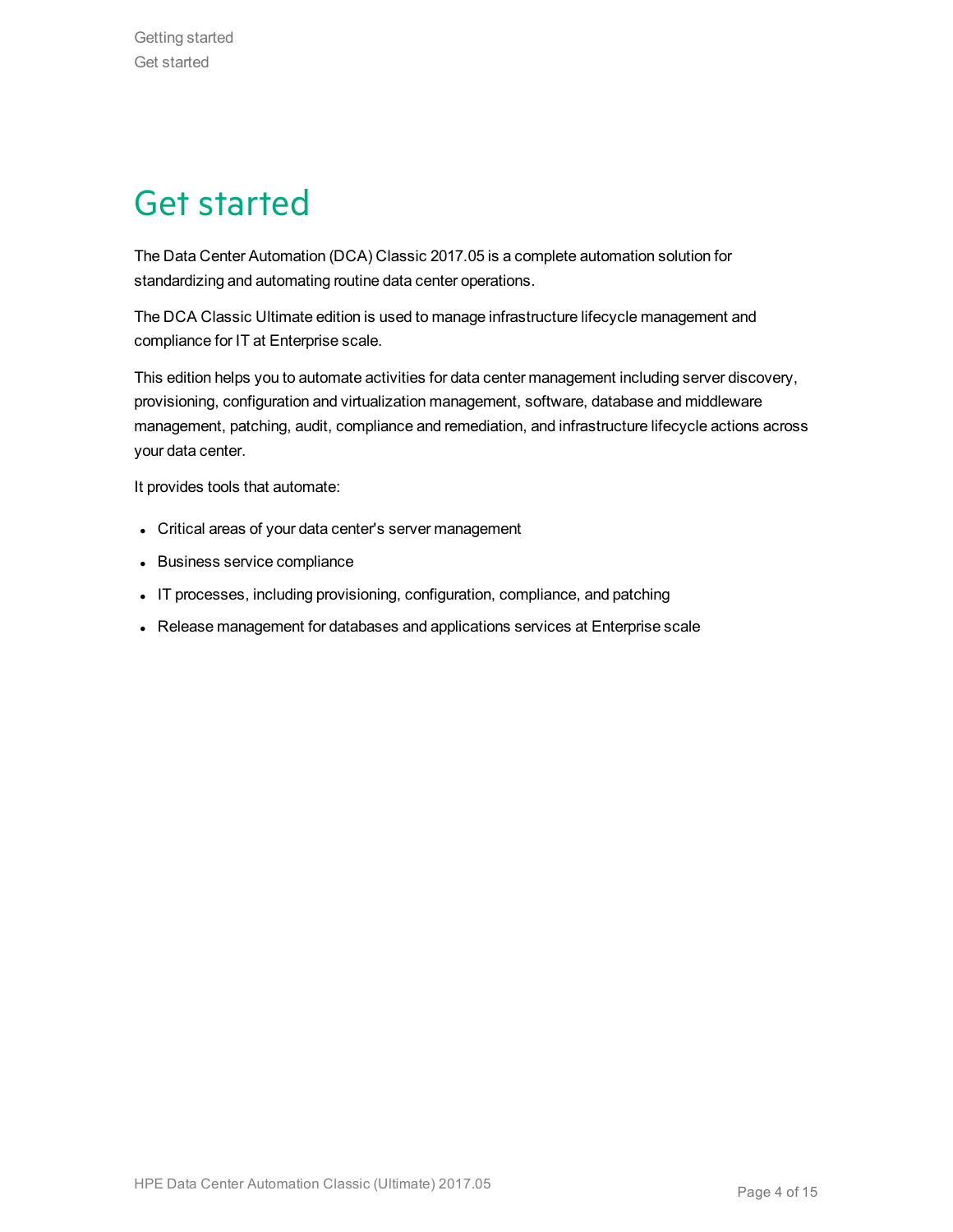# <span id="page-4-0"></span>Key features and capabilities

This section provides information on the various features and capabilities of the DCA Classic Ultimate.

## <span id="page-4-1"></span>Enable agile IT operations and business service delivery

The DCA Classic Ultimate is a unified, scalable, analytics-driven infrastructure management solution that automates tasks, orchestrates end-to-end processes, enforces compliance, and optimizes IT infrastructure. It reduces the cost of IT operations and accelerates service delivery.

It delivers end-to-end lifecycle management across virtual and physical servers, databases, and middleware; including discovery, provisioning, configuration, patching, compliance assessment, remediation, software deployment, upgrades, migrations and retirement.

Policy-based deployments and out-of-the-box workflows ensure proven, consistent processes are followed, enterprise standards are enforced and greatly speed up and simplify operations, either as discreet tasks or within an orchestrated multi-domain end-to-end process. Additionally, the DCA Classic Ultimate provides capacity and performance optimization in an easy-to-use platform, purposebuilt for virtualization and capacity analytics.

It supports heterogeneous and multivendor automation for popular operating systems and commercial applications, including, but not limited to, Windows®, Linux®, Oracle, SQL Server, DB2, Sybase, WebSphere, WebLogic, Apache and JBoss. The most diverse and complex IT environments rely on DCA for managing day-to-day operations.

## <span id="page-4-2"></span>Automated provisioning and configuration

With DCA Classic Ultimate, you can automate provisioning and configuration for virtual servers, physical servers, databases, and middleware. A template-based approach simplifies mass-scale deployment while enabling consistent results. Key features and capabilities include:

- Bare-metal provisioning
- $\bullet$  Virtual machine (VM) deployment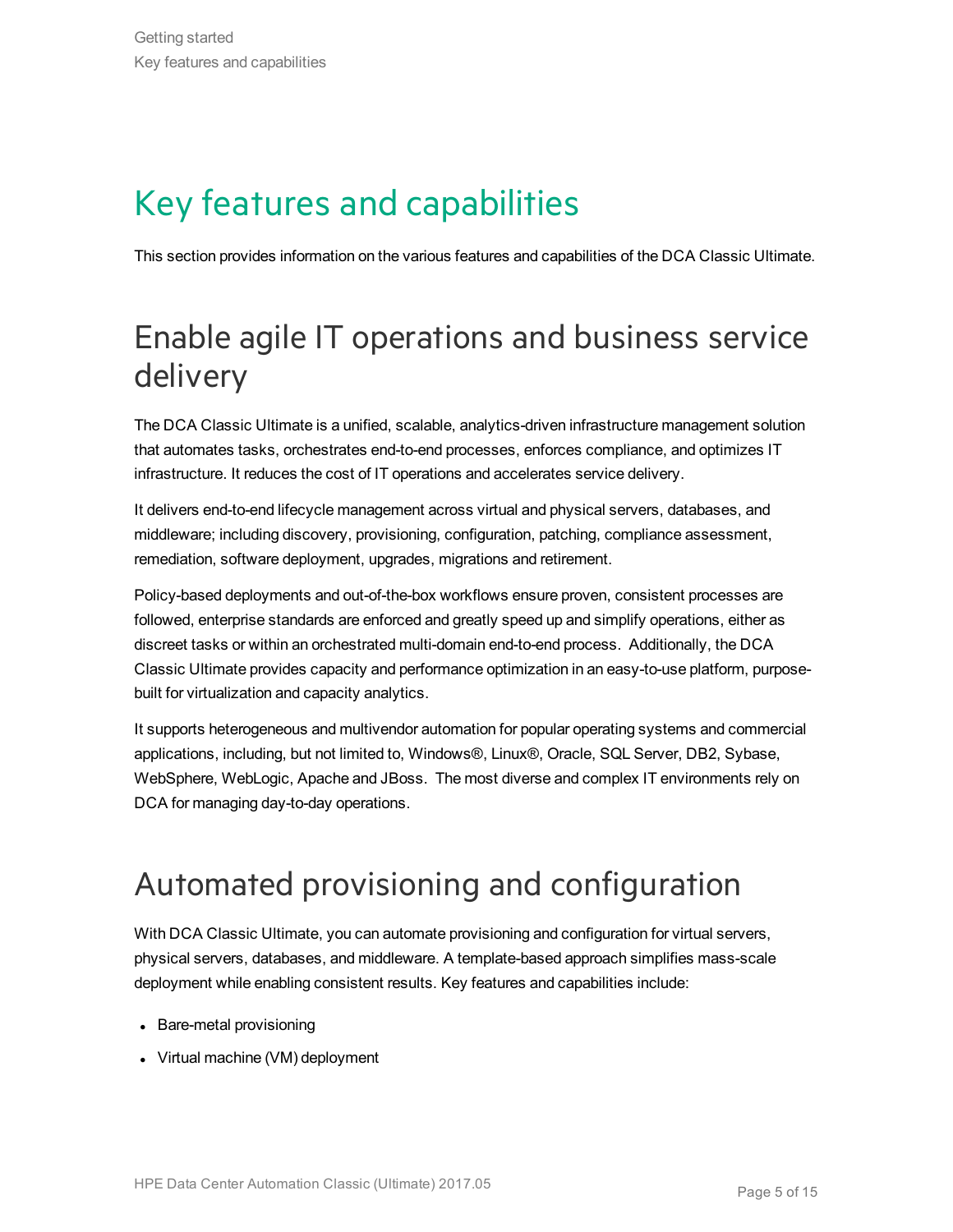- Database and middleware provisioning, configuration, schema updates, and migrations and upgrades for standalone or clustered instances
- Template-based provisioning and configuration
- Sequence multiple resource types (for example, update registry settings, install applications, edit user or group settings, and run scripts)
- Out-of-the-box OS build plans
	- <sup>o</sup> Heterogeneous operating system (OS), BIOS setup, and RAID configurations
- Proven scalability across more than 100,000 servers, and 20,000 database instances

## <span id="page-5-0"></span>Policy-based software and patch deployment

The DCA Classic Ultimate simplifies the management of software installations, updates, patching/rollback, and uninstalls. It identifies and automatically remediates vulnerabilities based on defined policies to maintain compliance. Customers can manage patch schedules to protect against vulnerabilities for multivendor OS, database, and middleware platforms. The capabilities include:

- Explicitly control sequence of software updates and patches
	- <sup>o</sup> Manage attributes for patch severity, date, and type; or region and application tailoring
	- Capture incremental changes in policies, recreate or revise templates to maintain standards
	- <sup>o</sup> Manage patches at the Group or infrastructure level
	- <sup>o</sup> Rollback / remove patches
- Know when or where patches or software are deployed
- Scheduled or manually initiated remediation
- Extensible design integrates with third-party patch management systems
- Delivers only the patches that are needed

### <span id="page-5-1"></span>Continuous compliance with remediation

The DCA Classic Ultimate offers near continuous compliance for corporate and regulatory compliance across servers (virtual and physical), databases, and middleware. Details of the key capabilities are outlined as follows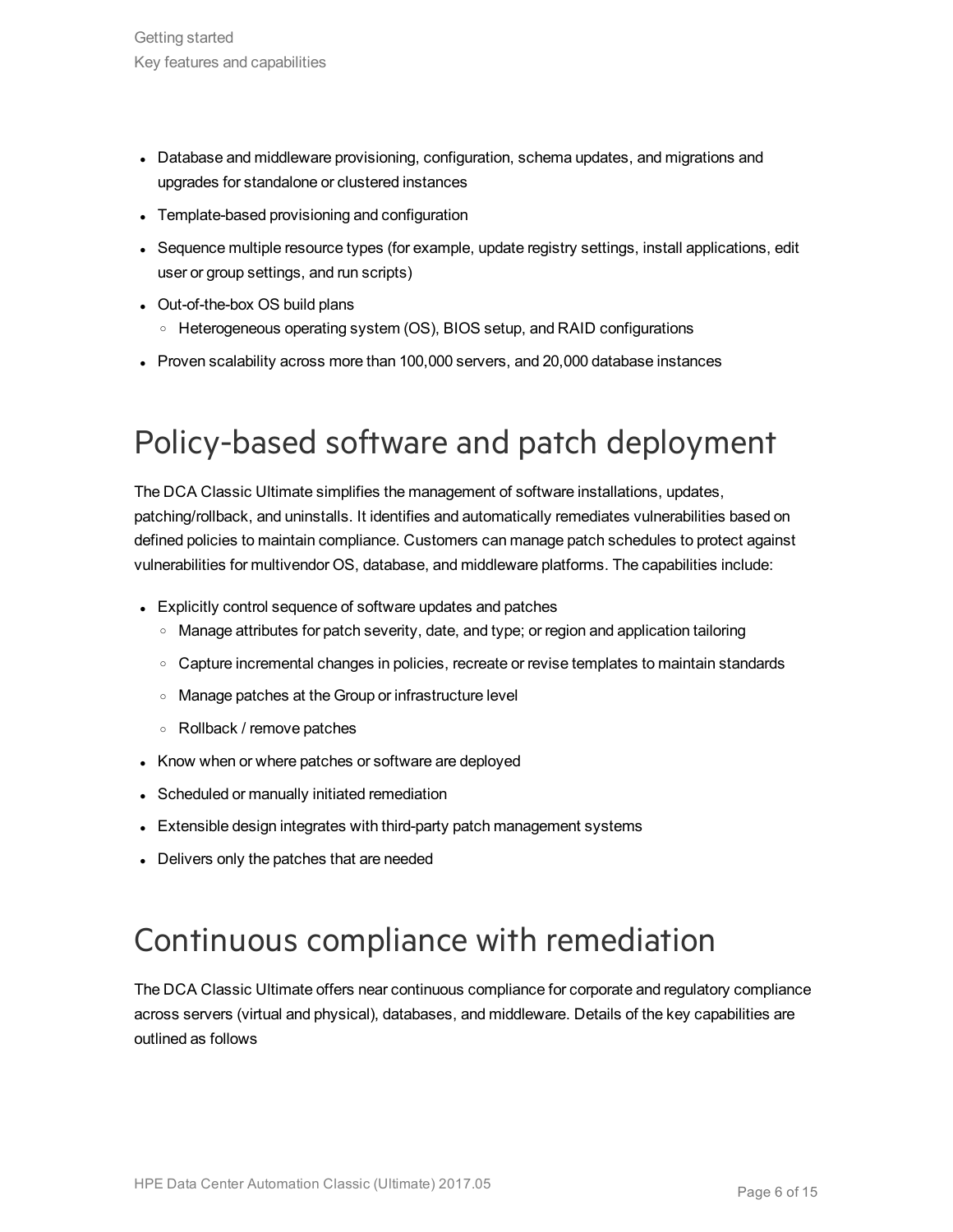- Automated change detection, configuration updates, patching, audit and remediation
- Service-level compliance assesses and remediates selected resources in a business service o Focus on business services rather than individual infrastructure components
- Built-in service-level objectives (SLOs) to meet requirements for frequency of audit and time to remediate
- Out-of-the-box industry-standard compliance policies (for example PCI, CIS, HIPAA) via the HPE Live Network Content Marketplace to audit and remediate using current compliance rules

## <span id="page-6-0"></span>Analytics-driven capacity optimization

The VM optimizer is purpose-built for virtualization and capacity analytics, with a near real-time visual dashboard to identify bottlenecks and poor utilization. Key features include:

- Manage sprawl by reclaiming unused, forgotten, idle, and oversized VMs
- Best-fit placement suggestions for new VM workloads. Right-sizing VM environment based on historical resource usage trends and available capacity
- Identify days to forecast capacity based on historical consumption
- Identify hot spots with near real-time dashboards associated with performance, resource utilization, and capacity

### <span id="page-6-1"></span>Built-in process orchestration

A built-in process orchestration engine connect tasks and process flows to help automate data center management. The orchestration engine allows customers to tailor processes their specific needs based on out-of-the-box operations.

- Thousands of pre-built operation flows to create powerful and repeatable deployments
- Out-of-the-box content built using industry standards, vendor best practices, and real-world experience
- Workflows for many common, processes such as end-to-end provisioning (infrastructure to application), vulnerability management, and disaster recovery.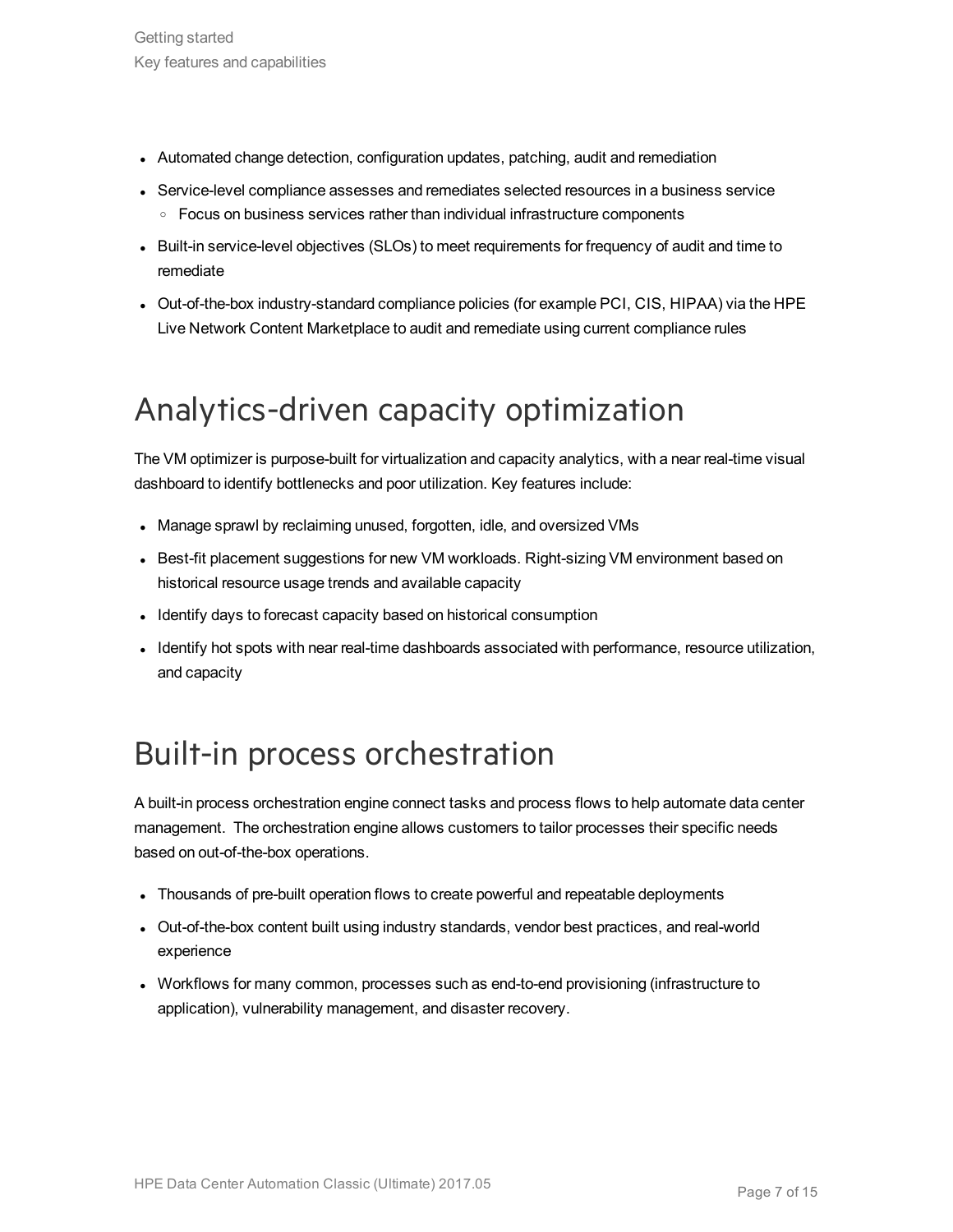- Integration engine for open source and proprietary third-party scripts (for example Chef, Puppet, and Ansible), extending capabilities (for example software audit and tracking, user access management, and compliance)
- Easy flow creation
	- Design and debug flows with intuitive, drag-and-drop interface and integration
	- o Integrate existing customer content, for example, PowerShell scripts, Web Services, REST
- SOAP APIs
- Integrated development environment (IDE) that supports hundreds of authors across geographies
	- <sup>o</sup> Graphical and textual dual authoring experience

|                             | <b>SA</b><br>10.60       | <b>OO</b><br>10.70       | <b>ITOC</b><br>1.20      | <b>DMA Premium</b><br>10.50 | <b>OBR</b><br>10.10          | CO<br>3.01               |
|-----------------------------|--------------------------|--------------------------|--------------------------|-----------------------------|------------------------------|--------------------------|
| <b>SA 10.60</b>             |                          | $\bullet$                | $\bullet$                | $\overline{\phantom{a}}$    | $\bullet$                    | $\qquad \qquad$          |
| OO 10.70                    | $\bullet$                |                          | $\overline{\phantom{a}}$ | $\bullet$                   | $\overline{\phantom{0}}$     | $\overline{\phantom{a}}$ |
| <b>ITOC 1.20</b>            | $\bullet$                | $\overline{\phantom{a}}$ |                          | $\overline{\phantom{a}}$    | $\qquad \qquad \blacksquare$ | $\overline{\phantom{a}}$ |
| <b>DMA Premium</b><br>10.50 | $\overline{\phantom{a}}$ | $\bullet$                | $\overline{\phantom{a}}$ |                             | $\overline{\phantom{0}}$     | $\qquad \qquad$          |
| <b>OBR 10.10</b>            | $\bullet$                | $\overline{\phantom{a}}$ | $\overline{\phantom{a}}$ | $\overline{\phantom{a}}$    |                              | $\bullet$                |
| CO 3.01                     | $\overline{\phantom{a}}$ | $\overline{\phantom{a}}$ | $\overline{\phantom{a}}$ | $\overline{\phantom{a}}$    | $\bullet$                    |                          |

### <span id="page-7-0"></span>Product integration matrix

The following sections provide information about the individual products that comprise the DCA Classic Ultimate 2017.05 release.

### <span id="page-7-1"></span>Server Automation

Server Automation (SA) is a data-center automation software that centralizes and streamlines many data center functions and automates critical areas of your data center's server management including the following: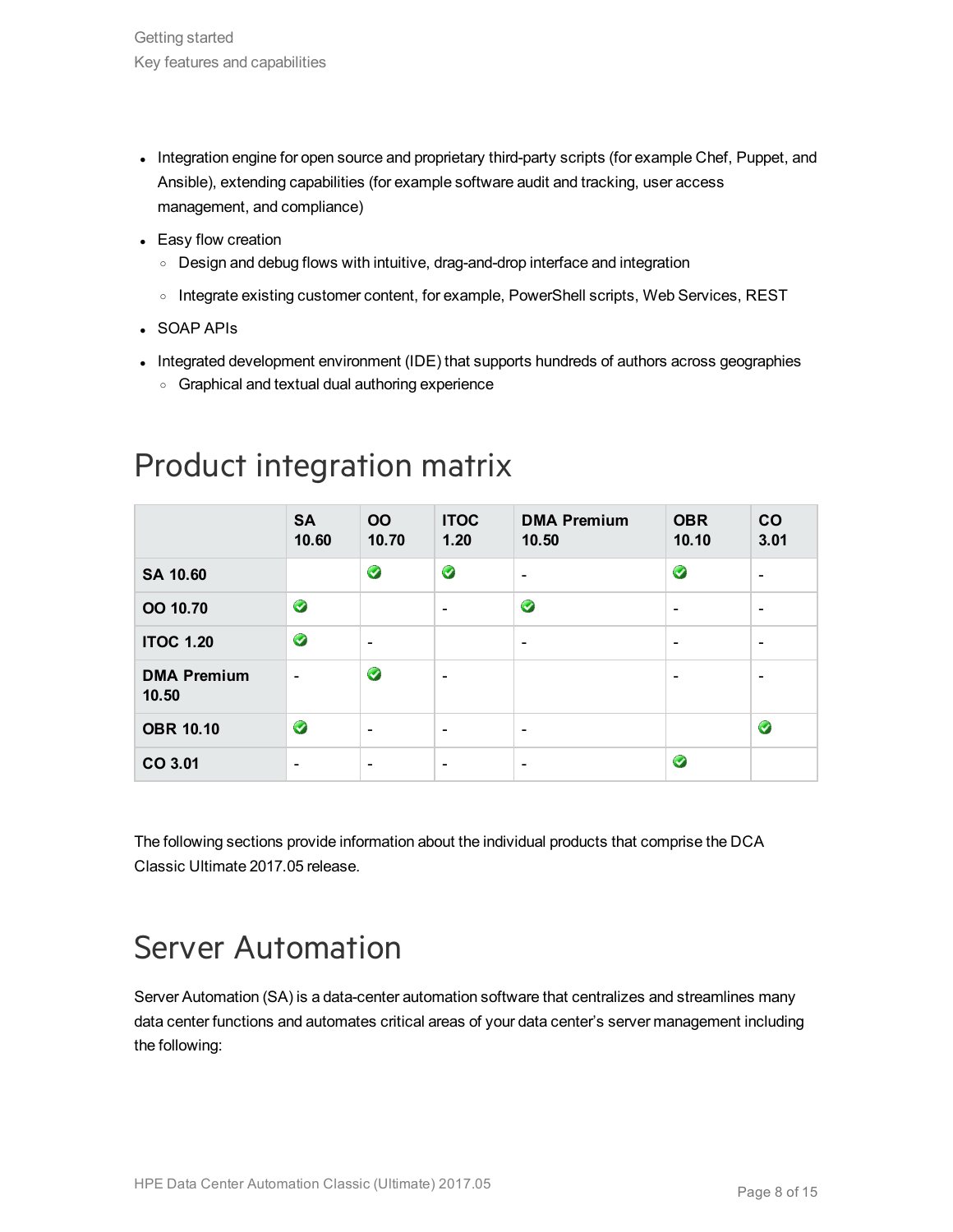- Server discovery
- Operating system provisioning
- Operating system patching
- Software provisioning
- Audit and compliance
- Application configuration
- Application deployment
- Software compliance
- Reporting

#### **Virtual environment management**

You can also manage your heterogeneous virtual environment including:

- Virtualization services (VSs)
- Virtual machines (VMs)
- VM templates

You can provision, patch, configure, and audit all of your virtual machines the same way that you manage your physical servers.

SA enables you to make changes more safely and consistently because you can model and validate changes before you commit them to a managed server. SA provides methods to ensure that modifications you plan for your managed servers work because they have been tested before being applied, thereby reducing downtime.

### <span id="page-8-0"></span>Operations Orchestration

Operations Orchestration (OO) is the industry-leading solution for IT process automation and runbook automation.

OO is a system for creating and using actions in structured sequences (called flows) which maintain, troubleshoot, repair, and provision your IT resources by performing the following actions:

• Checking the health, diagnosing, and repairing, networks, servers, services, software applications, and individual workstations.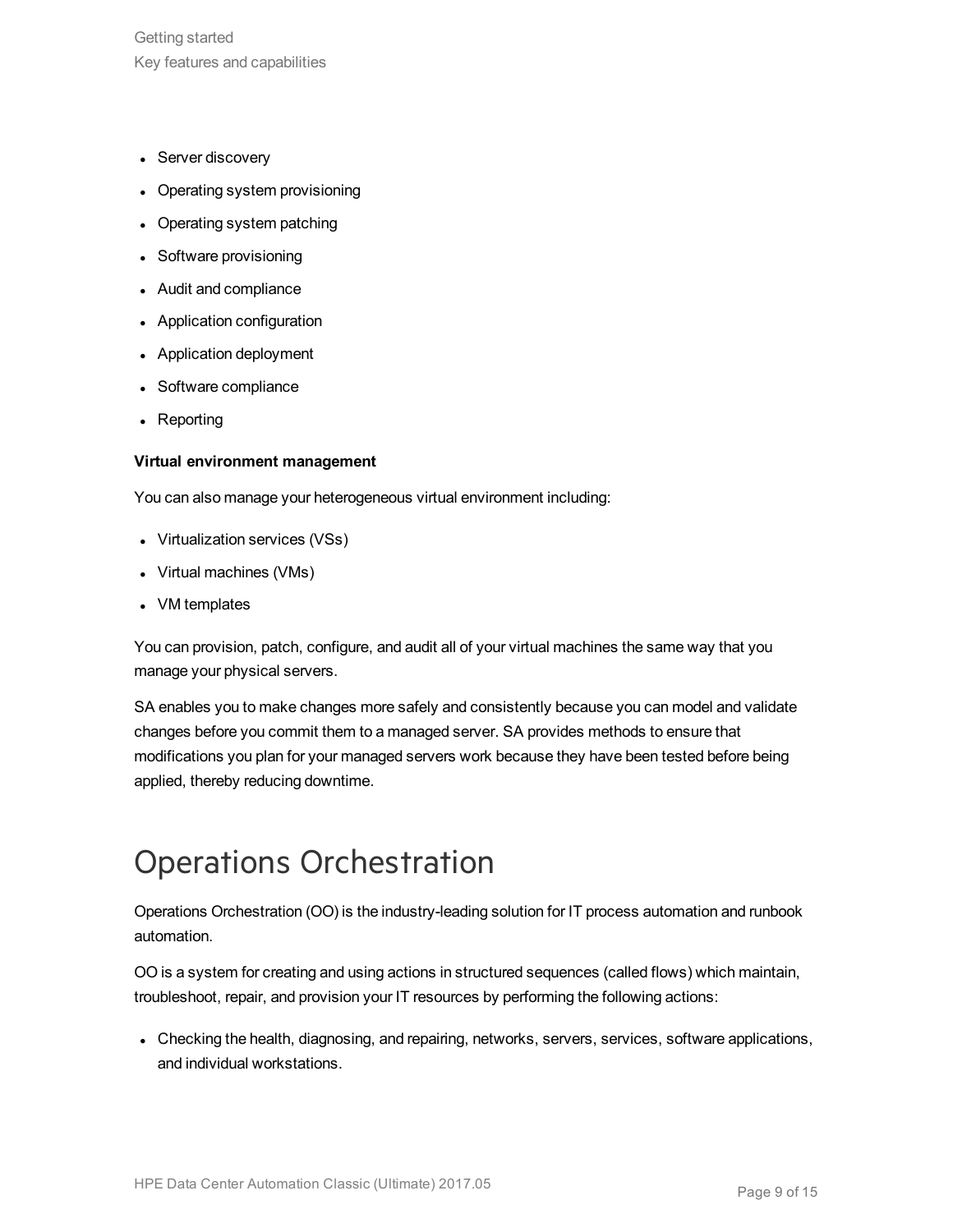- Deploying applications, patching, and maintaining them by checking client, server, and virtual machines for required software and updates, and, if needed, performing the necessary installations, updates, and distributions.
- Performing repetitive tasks, such as checking status on internal or external web site pages.

#### <span id="page-9-0"></span>Database and Middleware Automation Premium

Database and Middleware Automation (DMA) Premium software automates administrative tasks like:

- P rovisioning and configuration
- Compliance
- Patching
- Release management for databases and application servers

When performed manually, these day-to-day software administration operations are error-prone, time consuming, and difficult to scale.

DMA automates these administration tasks that take up 60-70% of a database or application server administrator's day. Automating these tasks enables greater efficiency and faster change delivery with higher quality and better predictability.

DMA provides role-based access to automation content. This enables you to better utilize resources at every level:

- End users can deliver routine, yet complex, DBA and middleware tasks.
- Operators can execute expert level tasks across multiple servers including provisioning, patching, configuration, and compliance checking.
- <sup>l</sup> Subject matter experts can define, enforce, and audit full stack automation across network, storage, server, database, and middleware.

#### **DMA workflows**

Use a DMA workflow to perform a specific automated task, such as:

- Provisioning databases or application servers
- Patching databases or application servers
- Checking a database or application server for compliance with a specific standard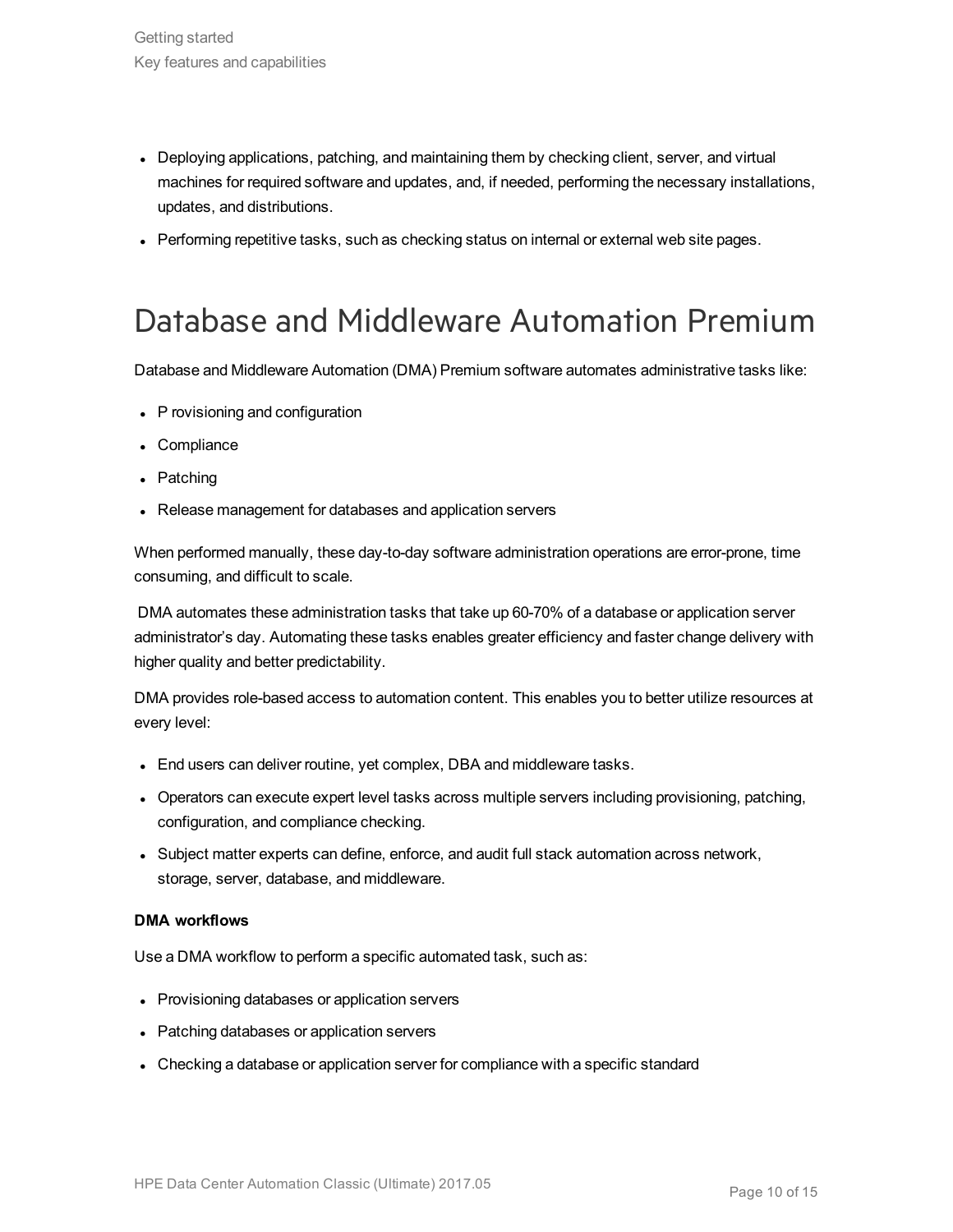You specify environment-specific information that the workflow requires by configuring DMA parameters. You can also group related DMA workflows into a solution pack.

## <span id="page-10-0"></span>IT Operations Compliance

IT Operations Compliance ( ITOC) allows IT Operations users to track business service compliance against corporate and regulatory policies, making their environment compliant and therefore secure.

With ITOC, you can:

- Scan compliance of business services against policies in a repeatable and reliable manner
- Remediate non-compliance
- Provide an overall view of compliance status across policies and business services
- Track exceptions of resources to requirements in the Statement of Applicability (SoA)
- Track the life cycle and revisions of policies, business services, controls, and SoAs

## <span id="page-10-1"></span>Operations Bridge Reporter

Operations Bridge Reporter (OBR) is a cross-domain historical infrastructure performance reporting solution. It leverages the topology information to show how the underlying infrastructure's health, performance, and availability are affecting your business services and business applications in the long term. OBR manages the relationship of infrastructure elements to the business services at run-time by using the same topology services that are used by the products that collect the performance data from the managed nodes.

OBR collects data from different data sources, processes the data, and generates top-down and bottoms-up reports with the processed data. The SAP BusinessObjects, HP Vertica database, and PostgreSQL database are embedded software component of OBR.

You can use the interactive reports in OBR to:

- Report and analyze the pattern of problems in your IT environment.
- Forecast IT resource performance based on historical data.
- Drill down across time boundaries for the available data. For example, you can drill down from yearly level reports to monthly and daily level reports and vice versa to analyze the pattern of problems in a specific period of time.
- Perform a custom analysis of the data using report filters.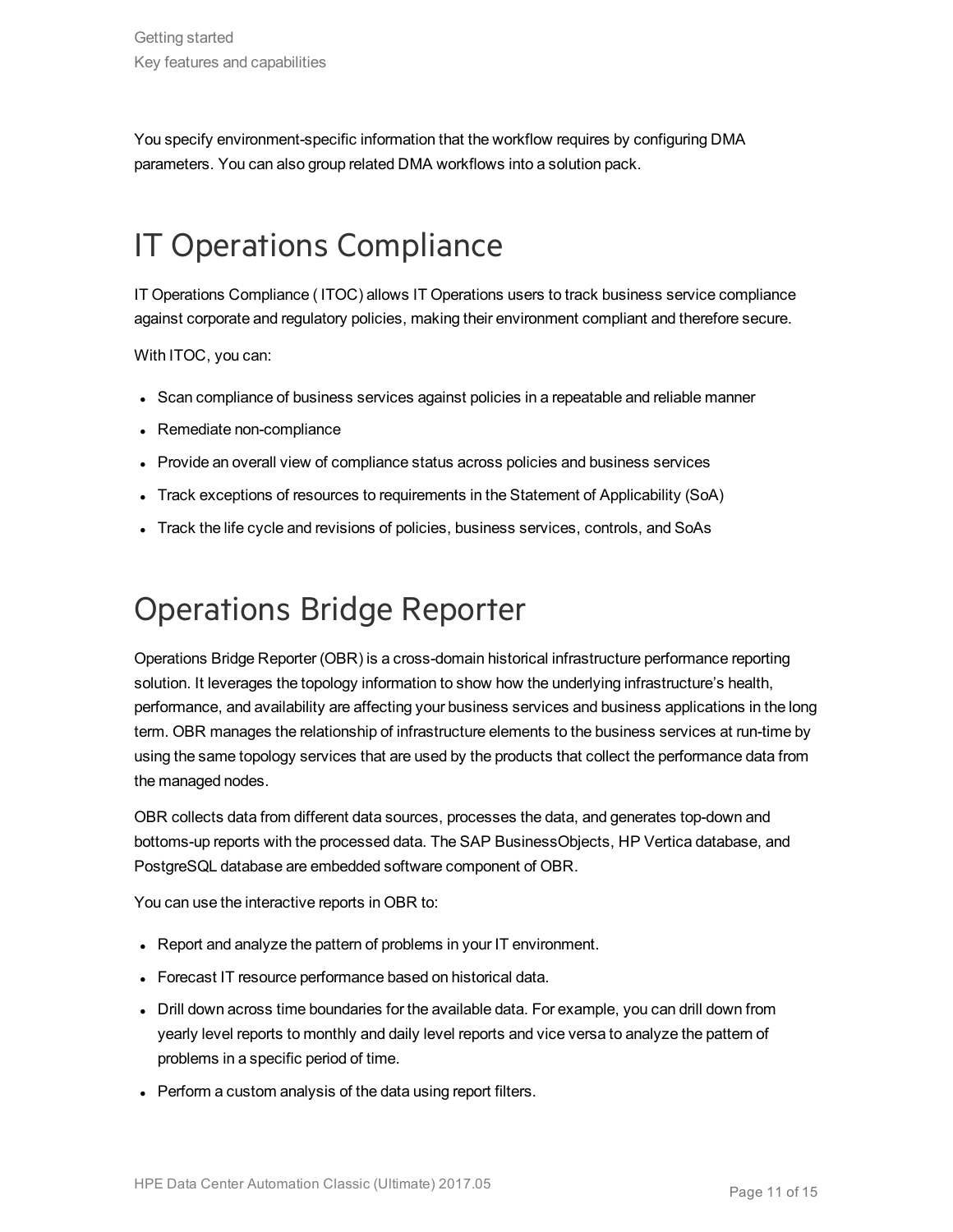You can use OBR to determine the changes that you can make in your IT environment to improve the performance of your business services.

OBR has high data retention capability. This makes it possible to maintain high performance data over a long period of time and aid in decision making.

OBR provides Content Pack which is a data mart—a repository of data collected from various sources—that pertains to a particular domain, such as system performance or virtual environment performance, and meets the specific demands of a particular group of knowledge users in terms of analysis, content presentation, and ease of use.

Content Packs contain the rules that define how the metrics will be collected, transformed, and aggregated in the reports. A typical Content Pack defines the metrics for a specific domain along with the necessary rules for analysis required in that domain.

OBR allows you to perform the following functions:

- Create your own Content Packs. OBR provides Content Development Environment (CDE) to create new Content Packs and customize existing Content Packs.
- Customize and extend the out-of-the-box Content Packs provided in the product.
- Create your own groups for reporting. For example, you can create groups based on the business management chain or business functions.

## <span id="page-11-0"></span>Cloud Optimizer (CO)

Cloud Optimizer (CO) is a web-based analysis and visualization tool that analyzes the performance trends of elements in virtualized environments. It enables virtualization monitoring by providing an overview of the environment, near-real-time and historical data analysis and triaging using an interactive dashboard. It also enables monitoring for cloud and hypervisor environments. CO provides essential recommendations in capacity analysis and optimization such as right-sizing, placement of VMs, forecast for resources based on their usage, and impact of adding or deleting resources in your environment.

Here are the key capabilities of CO:

#### **Capacity Analysis and Optimization**

- Capacity Overview provides right size recommendation for the resources in the environment.
- Placement provides suggestions for adding new VMs based on available or reclaimable capacity.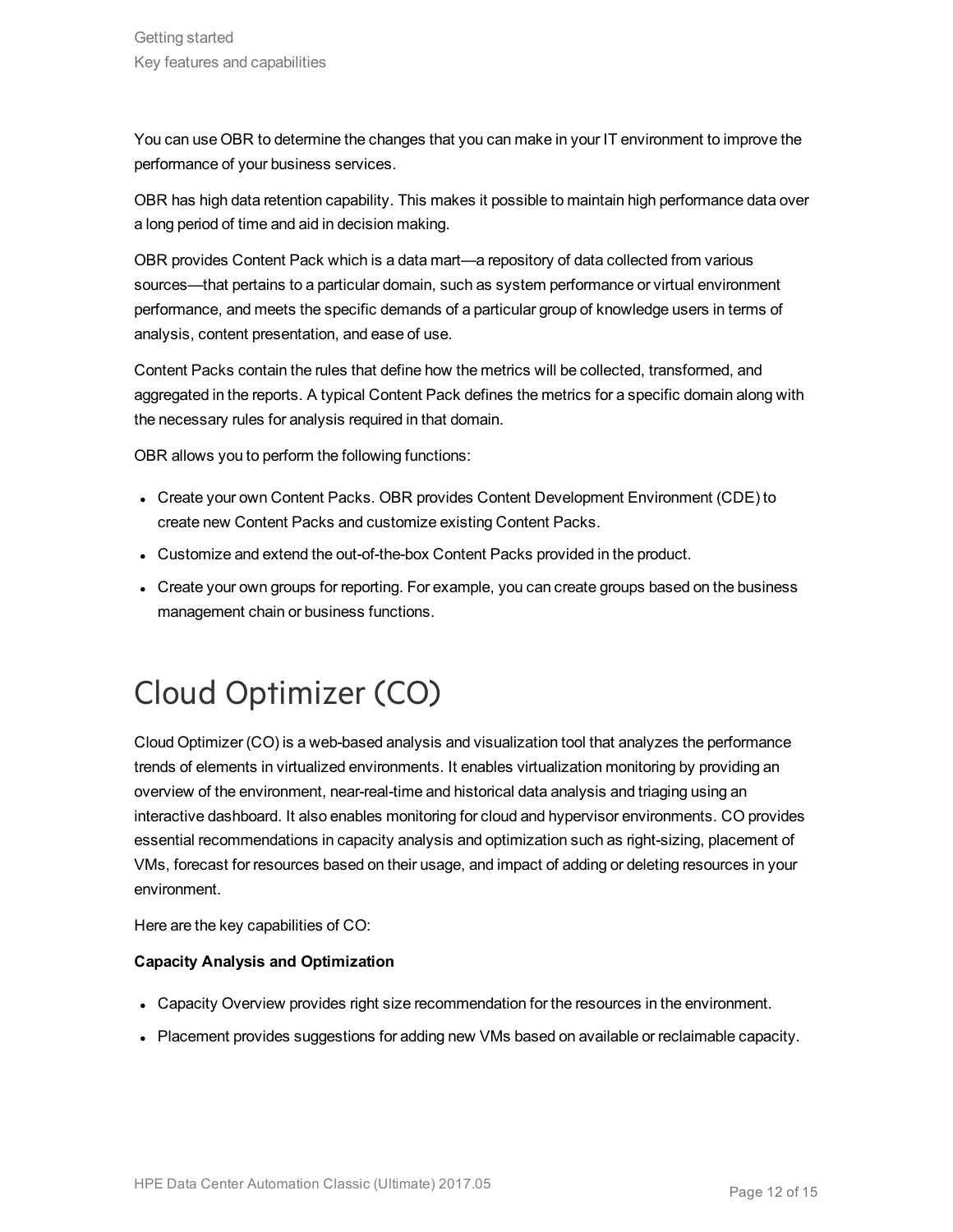- Forecast helps you to project future capacity utilization levels of different resources for a predefined time period. Using the Forecast feature, you can determine the Days to Capacity information to make optimal allocation and placement.
- Modeler helps to determine the impact of adding or deleting resources in your environment. You can estimate the future capacity utilization to proactively plan your hardware requirements.

#### **Performance Monitoring**

- Dashboard provides quick and easy navigation to other CO views.
- Treemap provides a graphical representation of the health of the environment. You can also identify and view the problems at a glance. Treemap provides a quick analysis of the entities such as Datacenter, Host, or VMs.
- Workbench helps you visualize and triage the performance of the monitored resources. You can troubleshoot problems that occurred in the past for a specific time period. You can draw and view graphs with the help of available metrics. Additionally, you can save frequently used graphs as favorites.
- Alerts help you to identify and troubleshoot the problems generated in your virtualized environment.
- Real Time Guest Drill Down detects overloads in the environment. You can drill-down to determine the performance overload issue in VMs.
- Filter allows to filter domain specific entities based on the metric values.

#### **Business Group and Resource Meter**

- Business Group helps you to customize the operational view of your virtual infrastructure, based on your business applications and services. Using Business Grouping, you can categorize and group your Servers, Hypervisors, or Datastores based on the needs and priorities of your organization.
- Resource Meter helps you to track the CPU, Memory, and Storage allocation of a set of VMs over a specific time interval. It also enables us to charge back the respective groups, which use the services.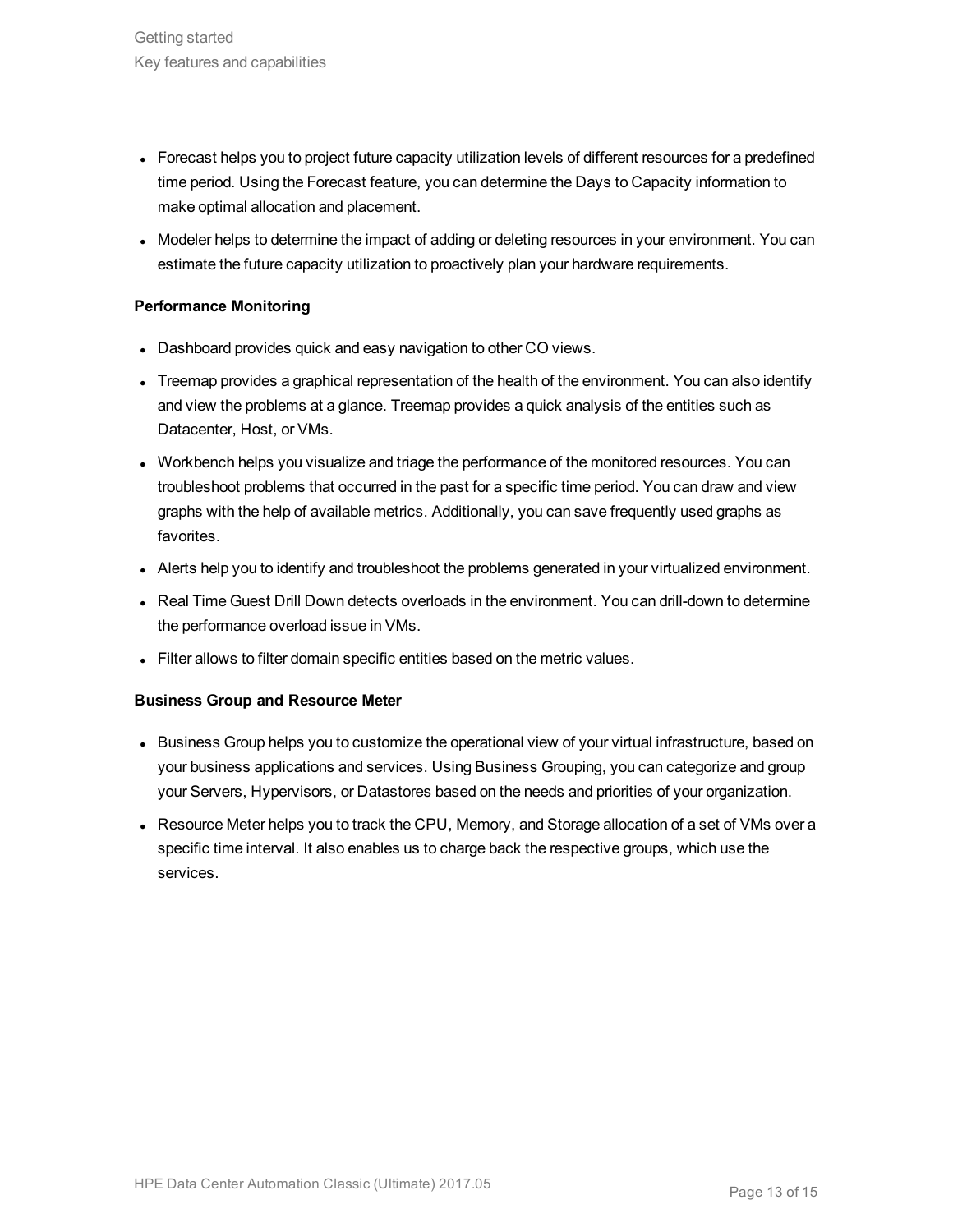# <span id="page-13-0"></span>Product library

| <b>Product</b>                                    | <b>Version</b> | Documentation library link |
|---------------------------------------------------|----------------|----------------------------|
| Server Automation (SA)                            | 10.60          | go                         |
| Operations Orchestration (OO)                     | 10.70          | go                         |
| Databases and Middleware Automation (DMA) Premium | 10.50          | go                         |
| Operations Bridge Reporter (OBR)                  | 10.10          | go                         |
| IT Operations Compliance (ITOC)                   | 1.20           | go                         |
| Cloud Optimizer (CO)                              | 3.01           | go                         |